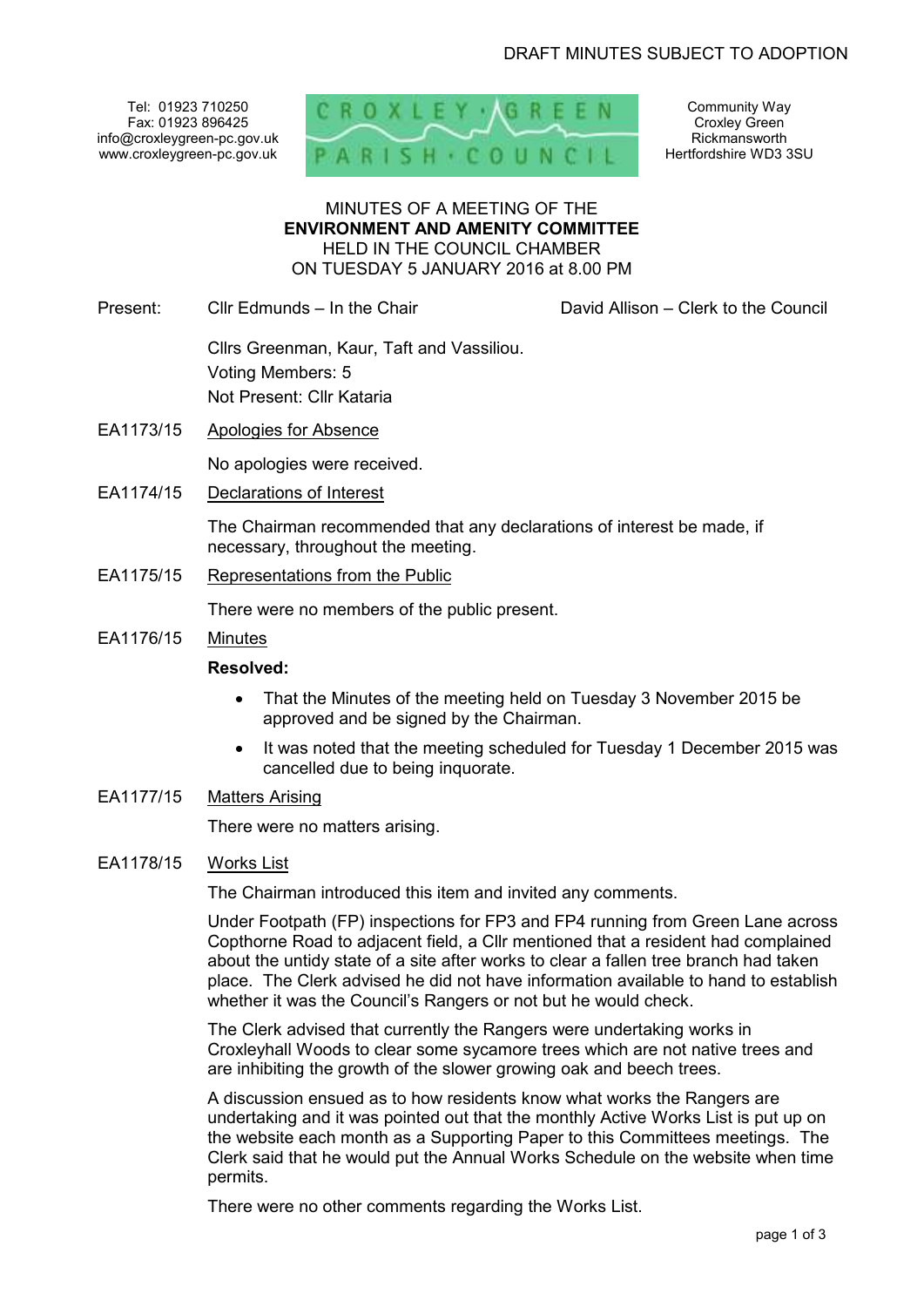#### **Resolved:**

• That the Works List for January 2016 be noted.

*[Post Meeting Note: the works in question to clear a fallen tree branch across the footpath was not undertaken by the Council's Rangers].* 

#### EA1179/15 DriveSafe

The Chairman introduced this item and asked the Clerk to elaborate.

The Clerk advised that this matter had been delegated to this Committee by Council from its meeting on 17 December 2015. The DriveSafe initiative had been a matter which the Planning & Development Committee had initially taken up following the demise of the local Road Safety Committee and those who had previously expressed an interest through the Road Safety Committee were sent a letter and DriveSafe details to ask whether they were still interested. Of the 28 packs sent out there were only 3 responses, two in the negative and one positive. Accordingly the Planning and Development Committee had concluded that there was not sufficient interest at this time to take the matter forward and had recommended that option to Council.

The Chairman commented that it is not unexpected that conversion of interest in a matter to one of practical help in taking it forward is difficult and perhaps further efforts should be made to encourage residents to volunteer.

It was stated that there were other roads in the area where speeding is a known issue and although there has been a focus on The Green, the other roads also need consideration.

It was agreed that more volunteers would be needed to take this matter forward and a number of ways of promoting this were discussed including through social media (Facebook and Twitter) and websites. It was considered appropriate that the Croxley Green Residents Association and other Associations be approached for support and practical help of volunteers and that the Chairman of the Council could put something about this in his monthly column of My Croxley News.

#### **Resolved:**

- That this Committee takes forward the DriveSafe initiative and takes appropriate actions to seek volunteers;
- Letters be sent to the Residents Association and to My Croxley News;
- A letter to Hertfordshire Constabulary be sent advising of current actions to to take the initiative forward and to seek approval for extending the initiative to other local roads.

Cllrs Gallagher and Kaur offered their assistance in moving the initiative forward.

#### EA1180/15 Budgets 2016/17

The Chairman introduced this item and asked the Clerk to elaborate. The Clerk advised that the budget schedule circulated with the Agenda was v8 dated 14 December 2015 which had been discussed at the Council Meeting on Thursday 17 December 2015.

The Clerk added that no changes were made at that Council Meeting and the draft budget figures recommended to proceed to the Council Meeting in January 2016 for ratification and for setting the Precept.

The Clerk said that no changes have been made to the Environment and Amenity Committee budget figures since the Council Meeting and this was a final opportunity for the Committee to review its budget.

The Clerk presented the budget figures on screen and advised that the current